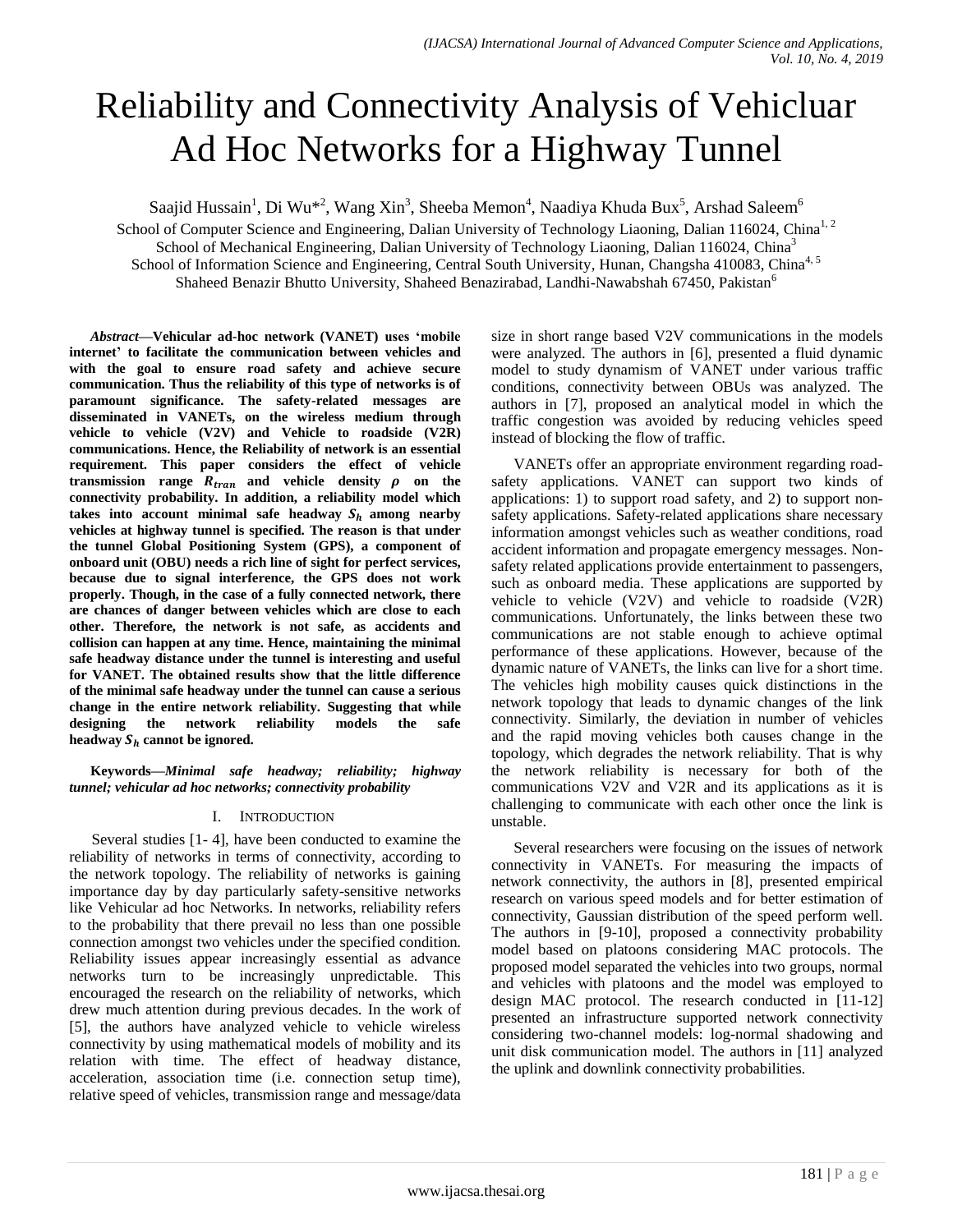Besides, it has been proved by the authors in [13], that the probability of having no isolated node and the probability of having a connected network asymptotically meets a similar value. The results of the study in [14], suggested that a slight change in communication range results in a major difference in connectivity probability in the case of high vehicle density. Further, to maintain the connectivity of vehicles transmission range  $R$  plays an essential role [15-16]. Mostly, a larger range of communication results in a large area covered within transmission range which helps to enhance link connectivity performance as compared to small transmission range.

The studies discussed above are interesting. Especially the research conducted by the authors in [17], vehicles are supposed to work with vehicular cloud networks in which videos and pictures for certain vehicles are taken by its neighboring vehicles and transferred via cloud to centralized cloud server. The recommended vehicular cloud network could not include roadside units (RSUs) since their availability is not possible in road tunnels. Hence, messages takes more than two hops in this network resulting in an increasing localization delay.

Though the researchers above did not consider the minimum safe distance under the highway tunnel among nearby vehicles, and only focused on the network connectivity. The reliability of the network plays an essential role in message dissemination on the road regarding entertainment and safety applications. Though, in the case of a fully connected network, there are chances of danger between vehicles which are close to each other. Therefore, the network is not safe, as accidents and collision can happen at any time. Thus, for the analysis of network reliability problems, the minimal safe distance amongst vehicles under the highway tunnel was considered in this study.

In this paper, a network reliability model based on safe distance under the tunnel has been proposed, which provide a possible method to overcome the issues in existing schemes.

The rest of the paper is organized as follows. Section 2 give details of the derived reliability model under the tunnel, which consider the impact of minimum safe headway amongst adjacent vehicles. Section 3 provides the performance evaluation and Section 4 concludes the paper.

### II. SAFE HEADWAY BASED RELIABILITY MODEL

## *A. System Design*

In VANETs, due to the dynamic movement of vehicles, the links can live for a short time because of the short association time between vehicles. Moreover, because of the road design the links are also restricted. Hence, the message propagation is mostly transmitted over V2V and V2R multi-hop communications. Therefore, the topology of the links plays an essential role in propagating messages successfully. Instead, we can say, a vehicle connection can have a direct impact on message dissemination. The arrival time of vehicles in VANETs follows exponential distribution with parameter  $\lambda$  with a flow of traffic  $\lambda$  veh/sec [18]. Consider an *L* km of tunnel with two-lane segment of road for the analysis perspective, where every vehicle arriving the tunnel with a random speed  $v_i$  at 0, and exits at L, as given in the Fig. 1.



Fig. 1. Tunnel Model.

Evaluation of distance between vehicles in a transit system is called headway [19], represented as  $x_i$ ,  $i = 1, 2, ..., N$  refer to Fig. 1. According to the literature, the headway distance is exponentially distributed i, i, d with parameter  $\beta$  Therefore, the CDF of headway is  $X = x$ 

$$
F_X(x) = 1 - e^{-\beta x} \tag{1}
$$

It should be noted that in free flow state the various speed of vehicles is a Gaussian distribution [20]. For safe driving in the tunnel, the two limits are defined for speed  $v_i \in [v_{min}, v_{max}]$ . Hence, a truncated Gaussian (PDF) could be defined as

$$
g(v) = \frac{f(v)}{\int_{v_{min}}^{v_{max}} f(v) dv}
$$
 (2)

Where  $f(v) = \frac{1}{s}$  $\frac{1}{\delta\sqrt{2\pi}}e^{-\frac{(v-\mu)^2}{2\delta^2}}$  $\frac{(-\mu)}{2\delta^2}$ ) is a Gaussian PDF with the standard deviation  $\delta$  and mean speed  $\mu$ . As the area under the normal curve of the speeds in range  $(\mu - 3\delta, \mu - 3\delta)$  is 99.74% of the whole area [19]. Hence, it is adequate to assign  $v_{min} = \mu - 3\delta$  and  $v_{max} = \mu + 3\delta$  as min and max speed of the vehicle's.

Therefore  $g(v)$  could be written as

$$
g(v) = \frac{2f(v)}{erf\left(\frac{v_{max}-\mu}{\delta\sqrt{2}}\right)-erf\left(\frac{v_{min}-\mu}{\delta\sqrt{2}}\right)}\tag{3}
$$

In the above equation  $erf(.)$  represents the error function. Therefore, the values of expected speed could be calculated as

$$
E(V) = \int_{v_{min}}^{v_{max}} v g(v) dv
$$
 (4)

Where the average density of vehicles in the tunnel is defined as

$$
\rho = \frac{1}{E[Y]} = \lambda E\left[\frac{1}{V}\right] \tag{5}
$$

Finally, the number of average vehicles traveling in a tunnel segment  $L$  is calculated as

$$
N_e = L\rho \tag{6}
$$

The number of maximum vehicles that could be available on a given segment of tunnel with length  $L$  is defined as [12]

$$
N_t = \frac{L}{s_h} N_{Ln} \tag{7}
$$

Where  $S_h$  represents the minimal safe headway distance among vehicles, and  $N_{Ln}$  is the total number of tunnel lanes. Hence, the normalized vehicle density can be estimated as

$$
K_e = \frac{N_e}{N_t} \tag{8}
$$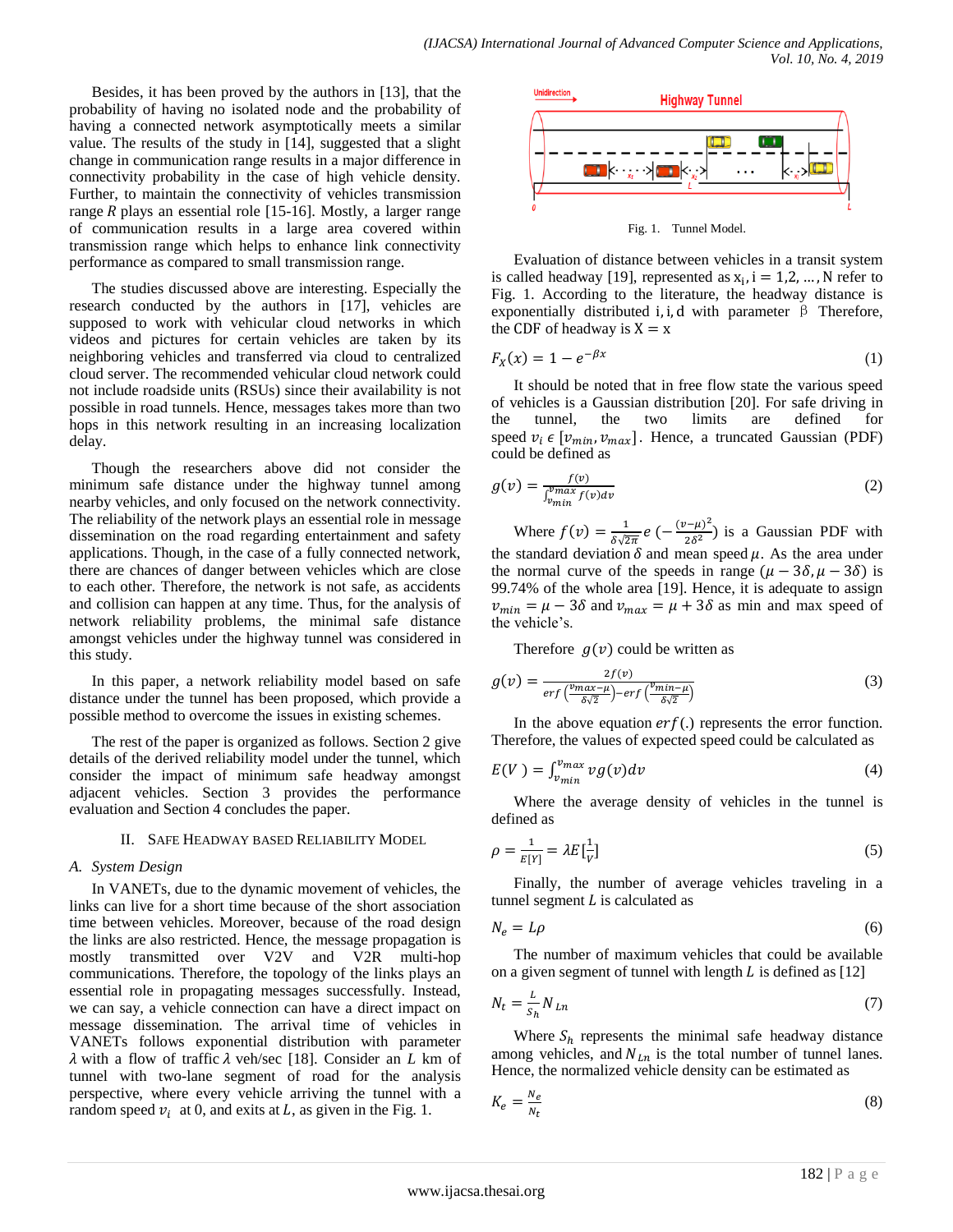## *B. Reliability based on Safe Headway Distance*

The two vehicles could be considered connected if the transmission range is greater than the distance between them. Based on traffic theory, the  $\beta = \rho$ . As stated in eq. (1), it can be written as reliability of two connected vehicles.

$$
R_{v2v} = 1 - e^{-\rho R_{tran}} \tag{9}
$$

In the above equation,  $R_{tran}$  represents the transmission range for all vehicles. In order to guarantee the safety between vehicles, the minimal headway distance would be considered. By setting  $S_h$  as a safe minimal headway distance amongst vehicle, the reliability amongst every two vehicles could be defined as

$$
R_{v2v} = 1 - e^{-\rho(R_{tran} - S_h)}
$$
\n(10)

To guarantee the safety for all the vehicles  $N_e$  in the tunnel segment L, it is required that  $x_i \le R_{tran} - S_h$  for  $i =$ 1,2, ...,  $N_e - 1$ . As stated earlier,  $x_i$  are *i. i. d*, so the reliability of the network is connected within the tunnel segment  $L$  could be defined as

$$
R_{net} = (1 - e^{-\rho (R_{tran} - S_h)})^{(N_e - 1)}
$$
\n(11)

The equation given above is used to compute the network reliability within one-hop communication. Hence,  $R_{tran}$  which is the one–hop transmission range could be achieved from Eq. (11), as given below

$$
R_{tran} = S_h - \frac{1}{\rho} \log_e (1 - N_e - 1) \sqrt{R_{net}} \tag{12}
$$

Let the minimum value of  $R_{net}$  be 95%, with no loss of generality,  $R_{min}$  which is the minimum one-hop transmission range is defined as

$$
R_{min} = S_h - \frac{1}{\rho} \log_e(1 - N_e - 1\sqrt{0.95})
$$
\n(13)

## III. EXPERIMENTAL RESULTS AND ANALYSIS

Considering the above analysis, the reliability performance is discussed, by taking into account the minimal safe headway distance in the tunnel. The numerical results are discussed in this section. The MATLAB is used to perform the simulations. The simulated scenario is given in Fig.1, which is based on a one-way two-lane road segment tunnel with 10 km length.

## *A. The Average Density of Vehicles against Arrival Rate*

The relation amongst the average density of vehicles and the arrival rate under various  $\mu$  with constant  $\delta = \frac{5m}{s}$  is given in Fig. 2 and 3. The speed of all vehicles follows a truncated Gaussian distribution, in the simulation as defined in eq. (2) and (3). The interrelation amongst the average density of vehicles and arrival rate of vehicles under various  $\mu$  while constant  $\delta = \frac{5m}{s}$  is given in Fig. 2.

Fig. 3 shows the interrelation of Average density of vehicles and the arrival rate under various  $\delta$  with constant  $\mu =$  $35m/s$ .

Obviously, with the increasing arrival rate  $\lambda$  the average density of vehicles is increased when the rate of the  $\mu$  and  $\delta$ are constant. Moreover, with the same arrival rate of vehicles, the higher average speed  $\mu$  will cause higher density of vehicles, where, higher standard deviation value  $\delta$  results in low density. It is clear that, higher density of vehicles enhance network reliability in terms of connectivity. So as a conclusion by considering Fig. 2 and 3, it can be written as: by increasing  $\mu$  the average density of vehicles will be improved and decreased by the increase in  $\delta$ .

#### *B. Reliability against Transmission Range*

Fig. 4 shows the interrelation amongst reliability and transmission range  $R_{tran}$ .



Fig. 2. Average density of vehicles against vehicle arrival rate with  $\delta$  =  $5m/s$ .



Fig. 3. Average density of vehicles against vehicle arrival rate when  $\mu = 35m/s.$ 



Fig. 4. Reliability against transmission range  $R_{tran}$  ( $\mu = 20$  m/s,  $\delta =$  $5 m/s$ ).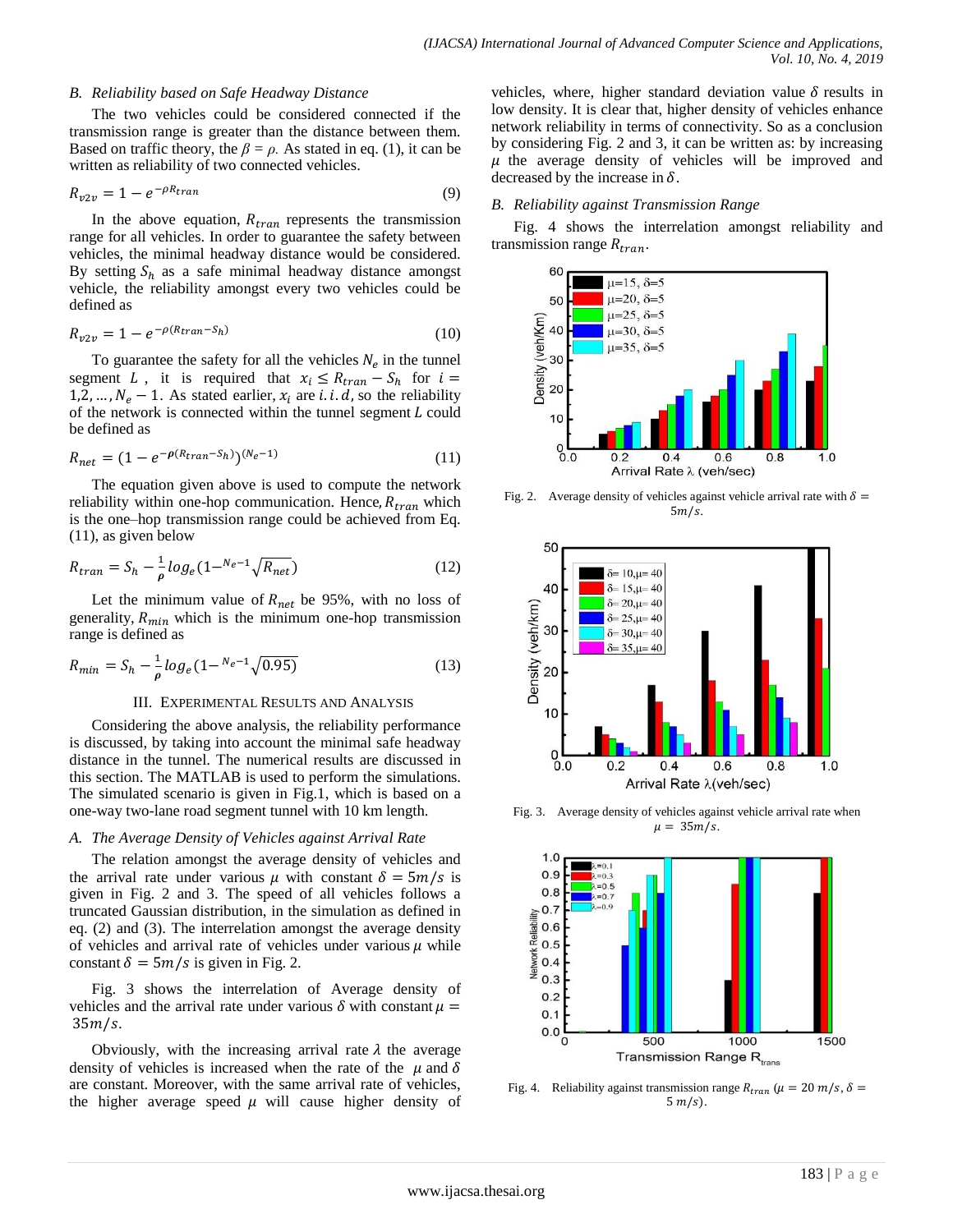When  $\mu$  and  $\delta$  values are constant, the decrease in reliability is observed with the increasing transmission range  $R_{tran}$ . In the scenario where transmission range is larger, there are more chances for vehicles to successfully establish links to propagate messages as compared to a smaller range. Moreover, in a given constant  $R_{tran}$ , the reliability increases with the increasing arrival rate of vehicles  $\lambda$ . The higher  $\lambda$  shows the more vehicles will enter the desired tunnel segment, and leads to a high density of vehicles. Same as the density of vehicles which were presented in Fig. 2 and 3, surely the reliability in terms of connectivity would be enhanced.

## *C. Reliability against Average Density*

Fig. 5 shows the interrelation amongst the reliability and the vehicles average density  $\rho$ . In a specified transmission range  $R_{tran}$ , it is observed that with the increasing density of vehicles reliability increased. In a stated density of vehicles, the reliability increases with the increasing transmission range  $R_{tran}$ .

It is clear in Fig. 5, the reliability touches to 1 when  $R_{tran}$ approach to 500 m or larger, If the density of vehicles is greater than 0.01 veh/km (which shows 100 vehicles in the segment of 10000 m tunnel). That could be said, that the aim is achieved and network becomes fully reliable, also with high successful probability, the message could be propagated. However, a substantial variation in the reliability has been observed when  $R_{tran} = 100m$  or  $\lt 100m$ . The reliability remained zero, even the density of vehicles reached to 0.04 veh/Km.

The analysis conducted above shows that when transmission range  $R_{tran}$  is small such as  $100m$ , even a trivial change in  $R_{tran}$  results in a worst performance of entire network reliability. Where, in VANETs, network reliability is an important factor which affects the network performances. Next, we highlight the point that the minimal headway distance amongst vehicle as well results in a great effect on the entire network reliability while transmission range is small.

## *D. The Minimal Safe Headway*  $S_h$  *and its Effect on the Network Reliability*

Here, setting the minimal distance amongst vehicle as the safe headway  $S_h$ . In Fig. 6 and 7 effects of  $S_h$  on the network reliability is shown.

It is observed from Fig. 6 and 7 that, a little deviation such as 5*m* in the  $R_{tran}$ , can cause serious variations in the network reliability with various  $S_h$  values. When  $R_{tran} = 90m$ and  $R_{tran} = 95m$ , the reliability variations are arisen when the density of vehicles ranging from 0.07 to 0.15 veh/km. The changes in the reliability are appeared when  $R_{tran} = 100m$ and the density of vehicles ranging from 0.05 to 0.14 veh/Km. When  $R_{tran} = 150m$ , the changes in the reliability are observed when density of vehicles ranging from 0.03 veh/Km to 0.07 veh/Km.

As observed, when the  $R_{tran} = 150m$ , the change in the reliability is not as important as when  $R_{tran} < 150m$ . As an example we took  $R_{tran} = 200m$  in Fig. 7, under various  $S_h$  the bars remained almost same. Hence, when  $R_{tran}$ reaching to more than 150m, the variation in  $S_h$  would not seriously affect the network reliability, which is shown in Fig. 7.

## *E. Discussions*

As Global Positioning System (GPS), which is the component of onboard unit (OBU) needs a rich line of sight for perfect services because of the signal interference the GPS do not work properly. Though, in the case of a fully connected network, there are chances of danger between vehicles which are close to each other. Therefore, the network is not safe, as accidents and collision can happen at any time. Hence, maintaining the minimal safe headway distance under the tunnel is interesting and useful for VANET. It can be observed from the Fig. 6 and 7 the impact of  $S_h$  on the network reliability when the vehicles communication range is small, specifically when  $R_{tran} < 150m$ .



Fig. 5. Reliability Against Average Density of Vehicles.



Fig. 6. The Impacts of  $S_h$  on the Reliability While  $R_{tran} = 90m$  and 95m.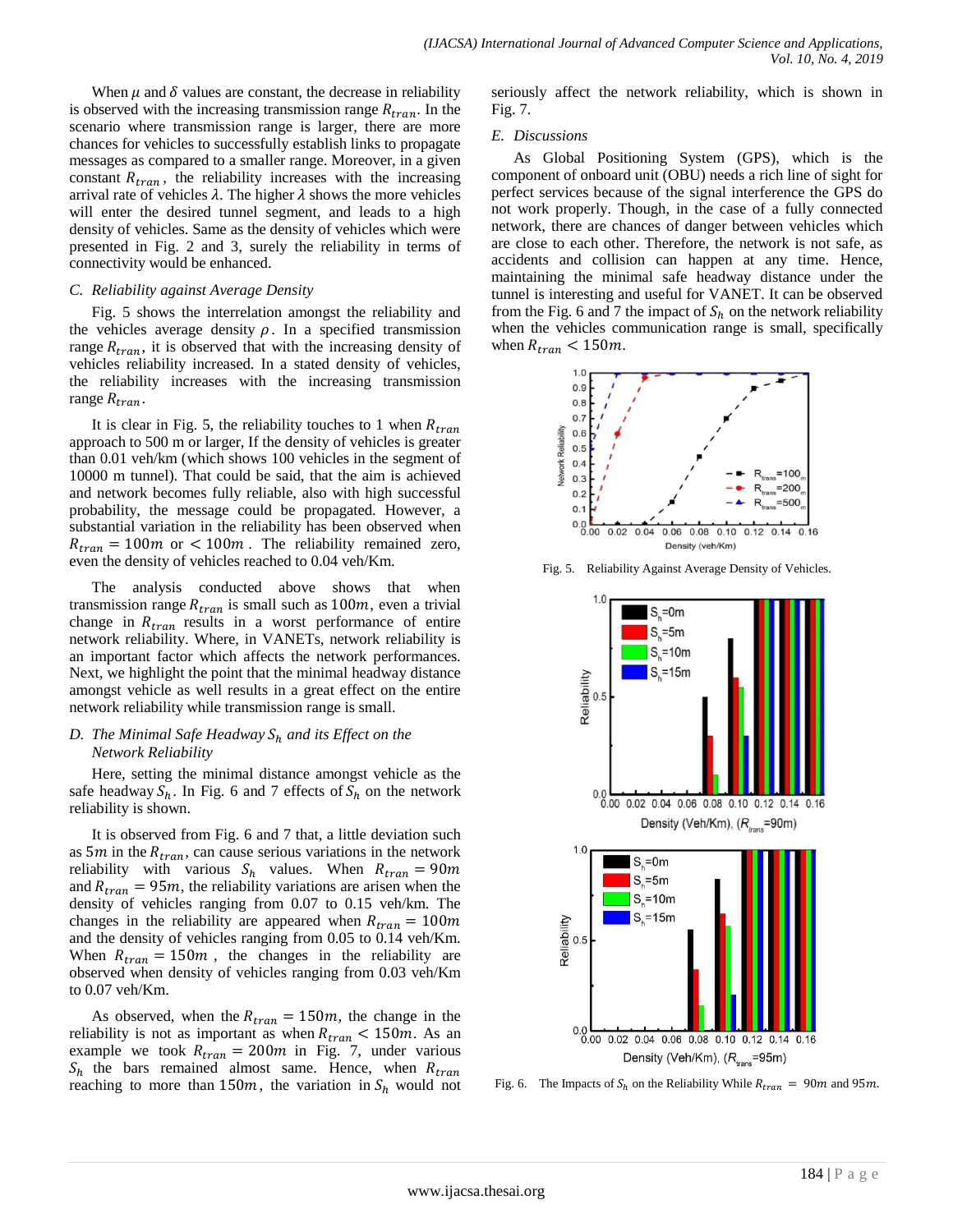



Fig. 7. The Impacts of  $S_h$  on the Reliability While  $R_{tran} = 100m$ , 150m, 200m and 250m.

### IV. CONCLUSION

Vehicular ad hoc networks support two kinds of communications V2V and V2R, which are mainly used to propagate messages of entertainment and safety applications. Hence, the main feature for the successful propagation of message is link connectivity. Generally, the transmission range, density of vehicles, and the arrival rate of vehicles will affect the network reliability performance. In this paper, we design a reliability calculation scheme which considers the influence of the minimal safe distance amongst nearby vehicles under the tunnel. The results obtained by simulations prove that the deviation of the safe distance will bring substantial changes in the network reliability when transmission range of vehicles is less than 150m. Hence, while designing the network reliability models, the safe headway cannot be ignored.

#### ACKNOWLEDGMENT

This work was supported by the National Natural Science Foundation of China (no. 61370201) and the Open Research Found from the Key Laboratory for Computer Network and Information Integration (Southeast University, Ministry of Education, China).

#### **REFERENCES**

- [1] Dharmaraja, Selvamuthu, Resham Vinayak, and Kishor S. Trivedi. "Reliability and survivability of vehicular ad hoc networks: An analytical approach." Reliability Engineering & System Safety 153 (2016): 28-38.
- [2] Zhao, Tong, et al. "A Link Reliability Model of Metropolitan VANETs for Data Dissemination." Vehicular Technology Conference (VTC-Fall), 2016 IEEE 84th. IEEE, 2016.
- [3] Ahmed, Waqar, et al. "Reliability modeling and analysis of communication networks." Journal of Network and Computer Applications 78 (2017): 191-215.
- [4] Ma, Xiaomin, and Kishor S. Trivedi. "Reliability and performance of general two-dimensional broadcast wireless network." Performance Evaluation 95 (2016): 41-59.
- [5] Yan, Gongjun, and Danda B. Rawat. "Vehicle-to-vehicle connectivity analysis for vehicular ad-hoc networks." Ad Hoc Networks 58 (2017): 25-35.
- [6] Umer, Tariq, et al. "Modeling vehicles mobility for connectivity analysis in vanet." Intelligent Transportation Systems. Springer International Publishing, 2016.
- [7] Hussain, S.; Wu, D.; Memon, S.; Bux, N.K. Vehicular Ad Hoc Network (VANET) Connectivity Analysis of a Highway Toll Plaza. Data 2019, 4, 28.
- [8] S. M. Abuelenin, A. Y. Abul-Magd, "Empirical study of traffic velocity distribution and its effect on VANETs connectivity", Proc. of 2014 ICCVE, pp. 391-395, 2014.